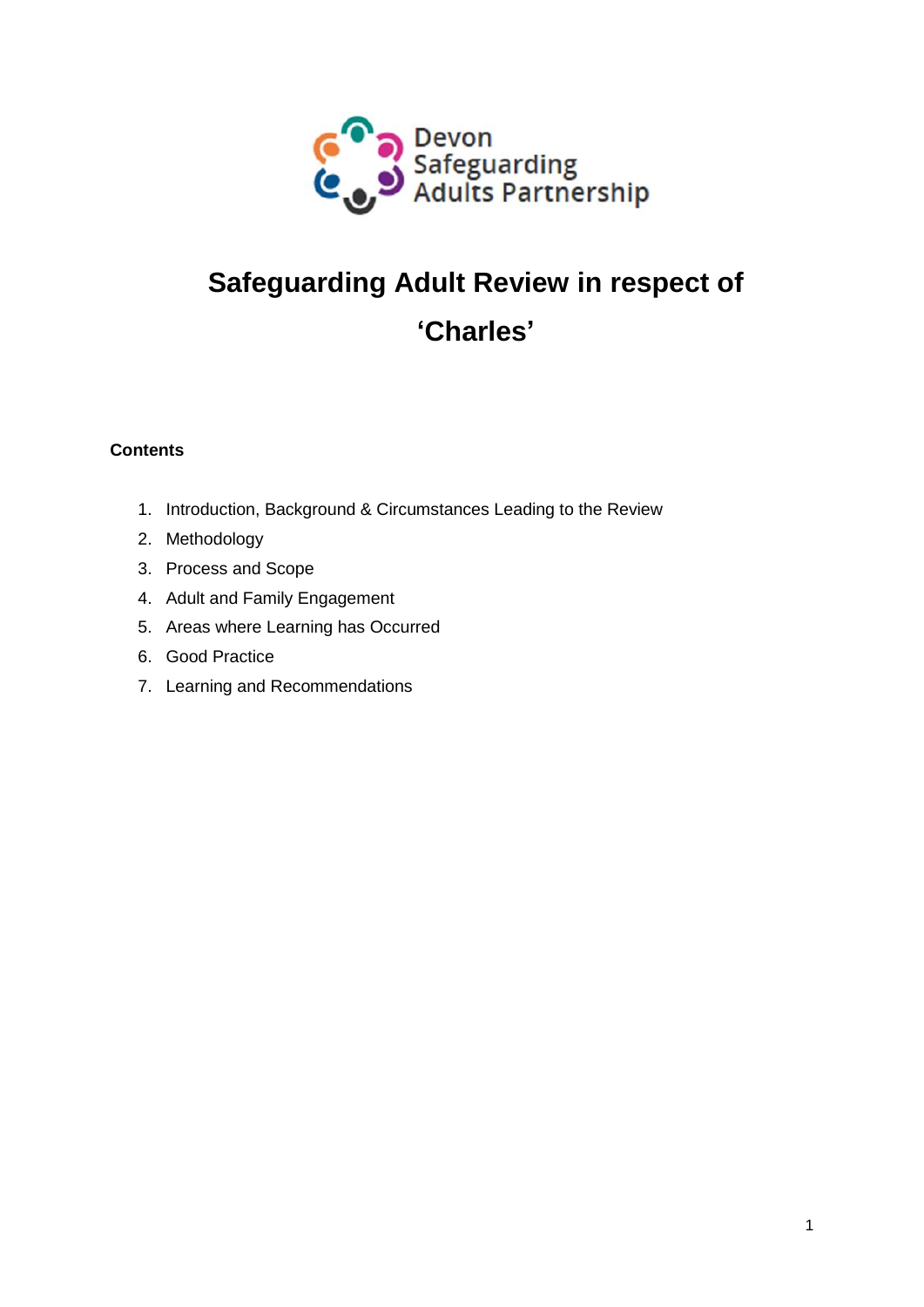#### **1. Introduction, Background & Circumstances Leading to the Review**

- 1.1 Charles is a 52-year-old man who has a diagnosis of Schizophrenia. He was born in Pakistan where he grew up before moving to England. Charles has an older brother and younger sister. On moving to England Charles lived in the former family home in Dawlish with his mother Liz. His father lived elsewhere having separated from Liz. In November 2012 Liz was evicted from the former family home by her husband, the owner of the former family home, and was placed in emergency accommodation by the local housing authority. Charles reportedly declined to complete any documentation and therefore spent a period of time sleeping 'rough' on the streets.
- 1.2 Liz later moved in to one bed rented accommodation through Teign Housing. Charles moved in with his mother and was sleeping in the living room on the sofa. The home environment was described as very poor and having a significant odour. The fridge wasn't working and there were hardly any working lights. The drain in the shower was blocked and the bathroom was said to be filthy.
- 1.3 Charles is a sibling of a patient detained at Langdon Hospital under section 3 of the Mental Health Act (MHA). Concerns regarding Charles' physical and mental health were first raised by clinicians at Langdon Hospital, although he was not their patient, in January 2018. At this time no one had met Charles, but Langdon Hospital had received reports from Charles' mother that she was worried about Charles' physical health and mental health. During a visit to the home to assess the suitability of home leave for Charles' brother in March 2018, clinicians at Langdon Hospital raised further concerns with the GP surgery regarding Charles' physical and mental health. They described the home situation to be "incredibly poor", that Charles appeared to have not washed for a significant period of time and concerns that Charles was self-treating a suspected leg infection on both legs with talcum powder, this was to absorb the puss and weep from the wounds. Clinicians at Langdon Hospital reported that Charles' mother raised her own concerns around the safety and the deteriorating health of her son. Charles' mother told clinicians at Langdon Hospital that Charles would not engage with health professionals and get treatment for his legs.
- 1.4 Between January 2018 and June 2018, it was difficult to persuade Charles to engage with services and treatment for his leg ulcers given his reluctance to trust professionals. Liz described Charles as being an introvert and a person who liked to keep himself to himself. Liz stated that "Charles had always been quiet and wasn't one to converse unnecessarily. He is polite when spoken too and is a kind man."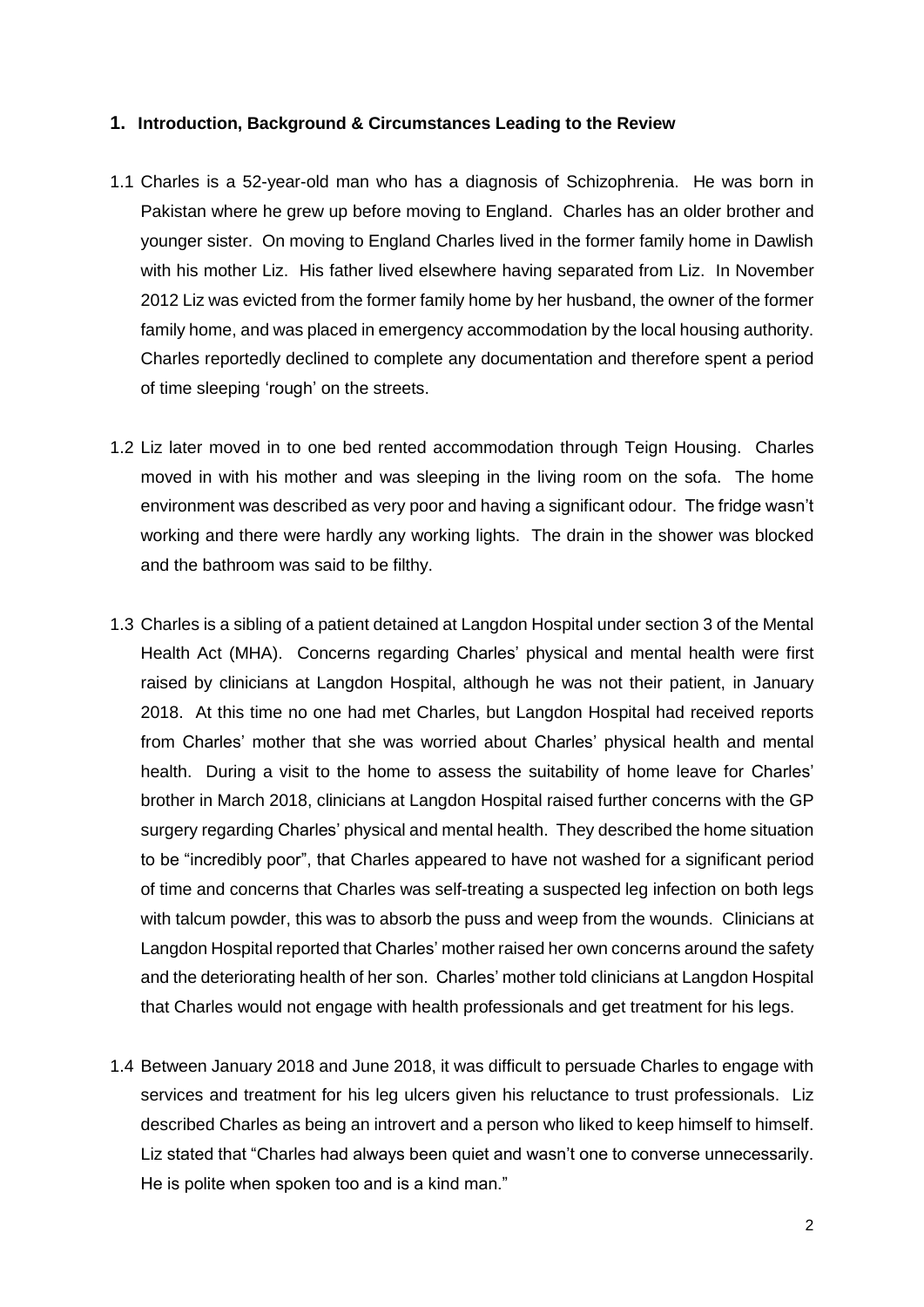- 1.5 Clinicians at Langdon Hospital raised a safeguarding concern in September 2018 for both Charles and Liz in respect of concerns about their safety and wellbeing in the community. In the referral, clinicians at Langdon Hospital described the difficulty from their perspective, in seeking support for Charles regarding his physical and mental health. Charles was at that time known to a number of agencies:
	- Devon County Council, Coastal Community Health and Social Care Team (CHSCT)
	- Devon County Council, Safeguarding Adults Team
	- Devon Partnership Trust, AMHP Service
	- Devon Partnership Trust, Langdon Hospital
	- Devon Partnership Trust, Crisis Team
	- Primary Care, Barton Surgery, Dawlish
- 1.6 Charles was detained on Haytor Ward under the MHA in August 2018, having been admitted to the General Hospital for medical and nursing care due to possible infection of leg wounds. On admission to Haytor Ward, it was reported that Charles had ulcers on his legs that were of 2-3cm deep. At the time of this review Charles is said to be making positive progress.
- 1.7 Devon Safeguarding Adults Board (DSAB) received a referral for consideration of this matter for a Safeguarding Adults Review (SAR) on 27 August 2018 in respect of Charles. The Care Act 2014 states that a Safeguarding Adults Board (SAB) must arrange a SAR if an adult in its area has not died, but the SAB knows or suspects that the adult has experienced serious abuse or neglect<sup>1</sup>. In the context of SARs, something can be considered serious abuse or neglect where, for example the individual would have been likely to have died but for an intervention or has suffered permanent harm or has reduced capacity or quality of life (whether because of physical or psychological effects) as a result of the abuse or neglect.
- 1.8 The Safeguarding Adults Review Core Group (SARCG) reviewed the referral for Charles and it was determined that the above criteria for a SAR was met.

l

<sup>1</sup> <http://www.legislation.gov.uk/ukpga/2014/23/section/44/enacted>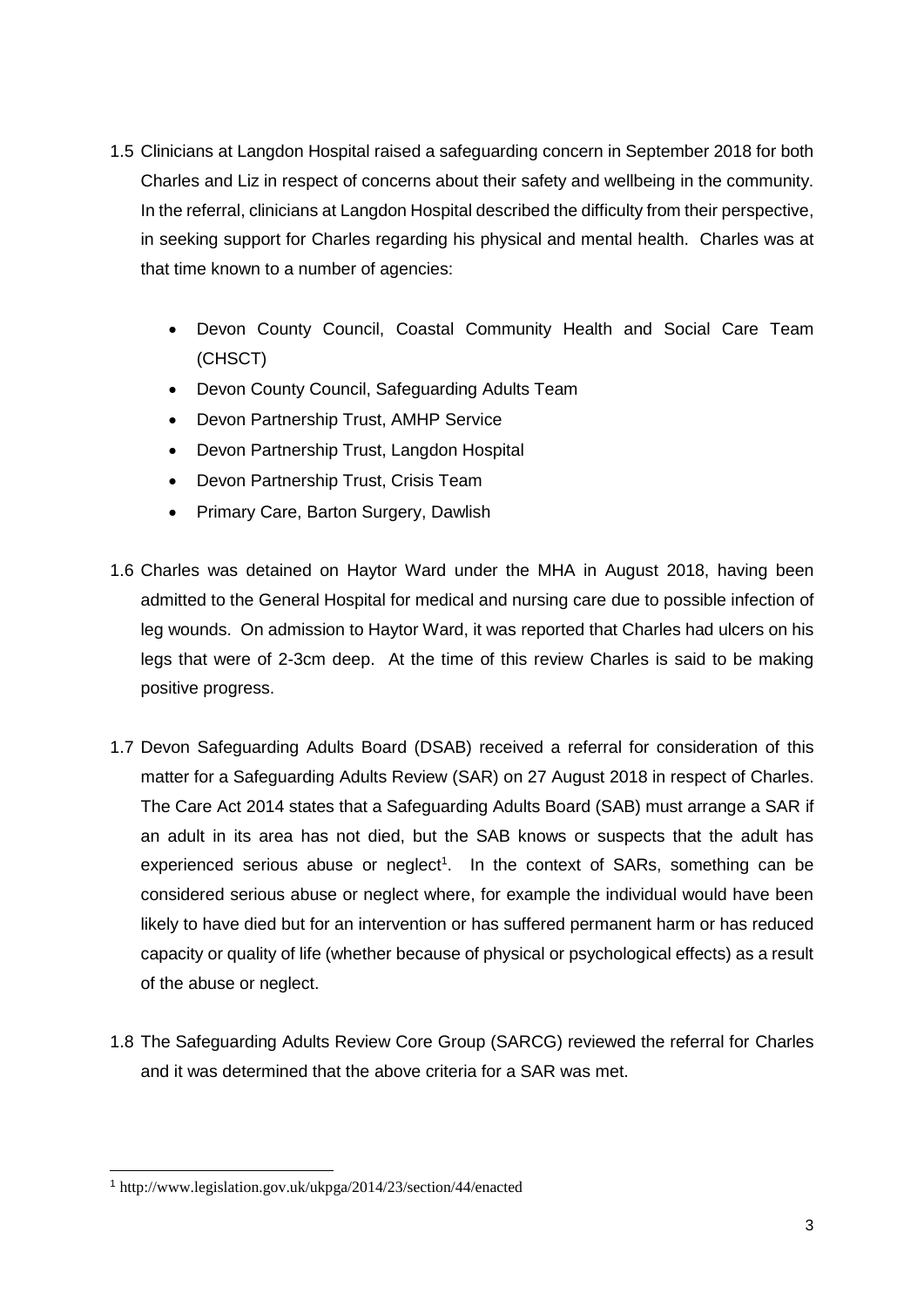## **2. Methodology**

- 2.1 The Care Act 2014 states that a Safeguarding Adults Board (SAB) must undertake reviews of serious cases in specified circumstances. Section 44 of the Care Act 2014 sets out the criteria for a SAR<sup>2</sup>.
- 2.2 The Care Act 2014 Statutory Guidance states that the process for undertaking SAR should be determined locally according to the specific circumstances of individual cases<sup>3</sup>.
- 2.3 The SARCG resolves to consider how reviews can be more effective in terms of balancing the time that agencies are involved in such reviews, timeliness of reviews and learning outcomes that can improve the service provided as partners. The methodology selected was therefore based on a proportionate reflective learning review model that would produce a concise report focused on key learning and recommendations. It is intended that this will inform an action plan to inform and improve future practice and partnership working.

## **3. Process and Scope**

l

3.1 Full Terms of Reference and a Reflective Learning Event plan were agreed on 23 October 2018 and are included in Appendix 1. It was agreed that the scope of the review would take account of events in the life of Charles in the year prior to his admission to hospital under s3 Mental Health Act in August 2018.

# **4. Adult and Family Engagement**

- 4.1 The Clinical Specialist for Safeguarding, Devon Partnership Trust met with Charles on 30 August 2018 and informed him of the decision to undertake a SAR. Charles agreed to allow a review of his care prior to his admission to hospital. The Clinical Specialist for Safeguarding deemed that Charles at that time had the capacity to agree to the review.
- 4.2 The DSAB Safeguarding Practice Lead and DPT Clinical Specialist for Safeguarding met with Liz on 3 December 2018, at her home address, to discuss the safeguarding concern. It was intended for the meeting to establish Liz's preferred outcomes; to discuss the

<sup>2</sup> http://www.legislation.gov.uk/ukpga/2014/23/section/44/enacted

<sup>3</sup> https://www.gov.uk/guidance/care-and-support-statutory-guidance/safeguarding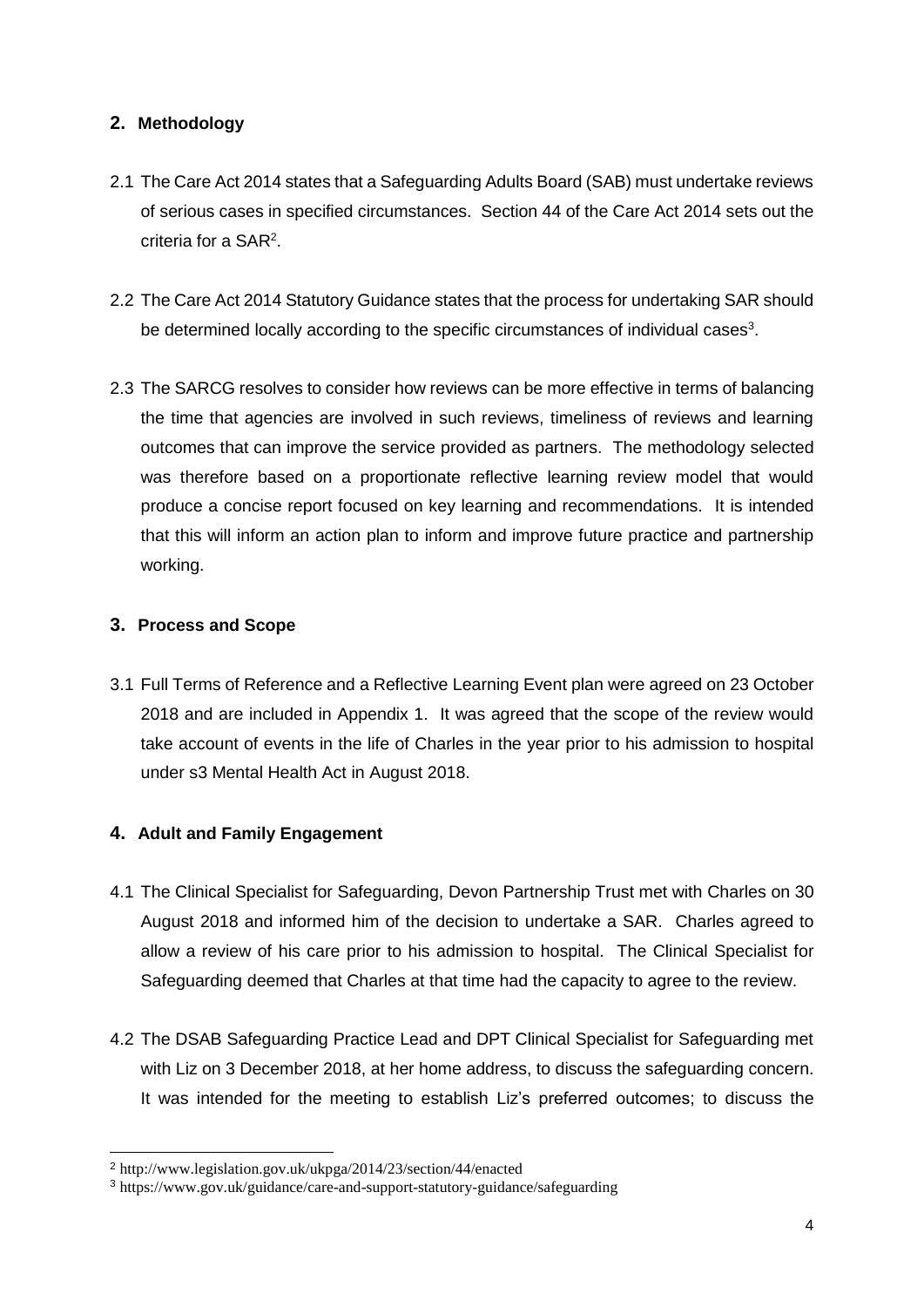decision to undertake a SAR in respect of Charles, and to agree how she wished to be involved. Liz did not perceive herself to have been a victim in any way. She talked positively of her relationship with Charles and of the support, she personally, received from different agencies. Liz did not feel that any further action was warranted under safeguarding in respect of herself. Liz described how concerned she had been regarding Charles' physical health. She described how upsetting it was to see Charles "taken" from the home and in to hospital. She stated that she did not believe Charles needed treatment or support in relation to his mental health but stated that she was relieved that he was now receiving treatment for his legs and that he would not have consented to this support otherwise. Liz was supportive of a learning review being held to establish whether there are any lessons to be learnt from Charles' circumstances about the way in which local professionals and agencies work together to safeguard adults at risk. The DSAB Safeguarding Practice Lead and DPT Clinical Specialist for Safeguarding agreed to meet again with Liz once the review had taken place to share the learning.

#### **5. Areas where Learning has Occurred**

#### **5.1 Communication and Coordination**

- 5.1.1 Between January 2018 and June 2018 there were number of attempts made by agencies to encourage Charles to engage with health professionals and get treatment for his legs and professionals were communicating with the various agencies who had expressed concerns about his physical and mental health. The learning identified was not that agencies and organisations were not communicating rather that there was no one lead person or agency who was coordinating that communication.
- 5.1.2 In May 2018 there was an informal discussion between the Approved Mental Health Professional and Langdon Hospital Doctor in relation to potential routes forward for Charles and it was proposed that a 'risk management' meeting should be convened. As communication was outside of usual channels and not recorded there was no clear indication of who would be responsible for coordinating this and the 'risk management' meeting was never arranged.
- 5.1.3 In June 2018 the Community Health and Social Care Team convened a Safeguarding Enquiry Meeting in respect of Liz due to safeguarding concerns for Liz regarding Charles' relationship with Liz, the impact of Charles' health on Liz's wellbeing and the condition of the home, the risk of eviction due to Charles not letting in the Gas Service to complete a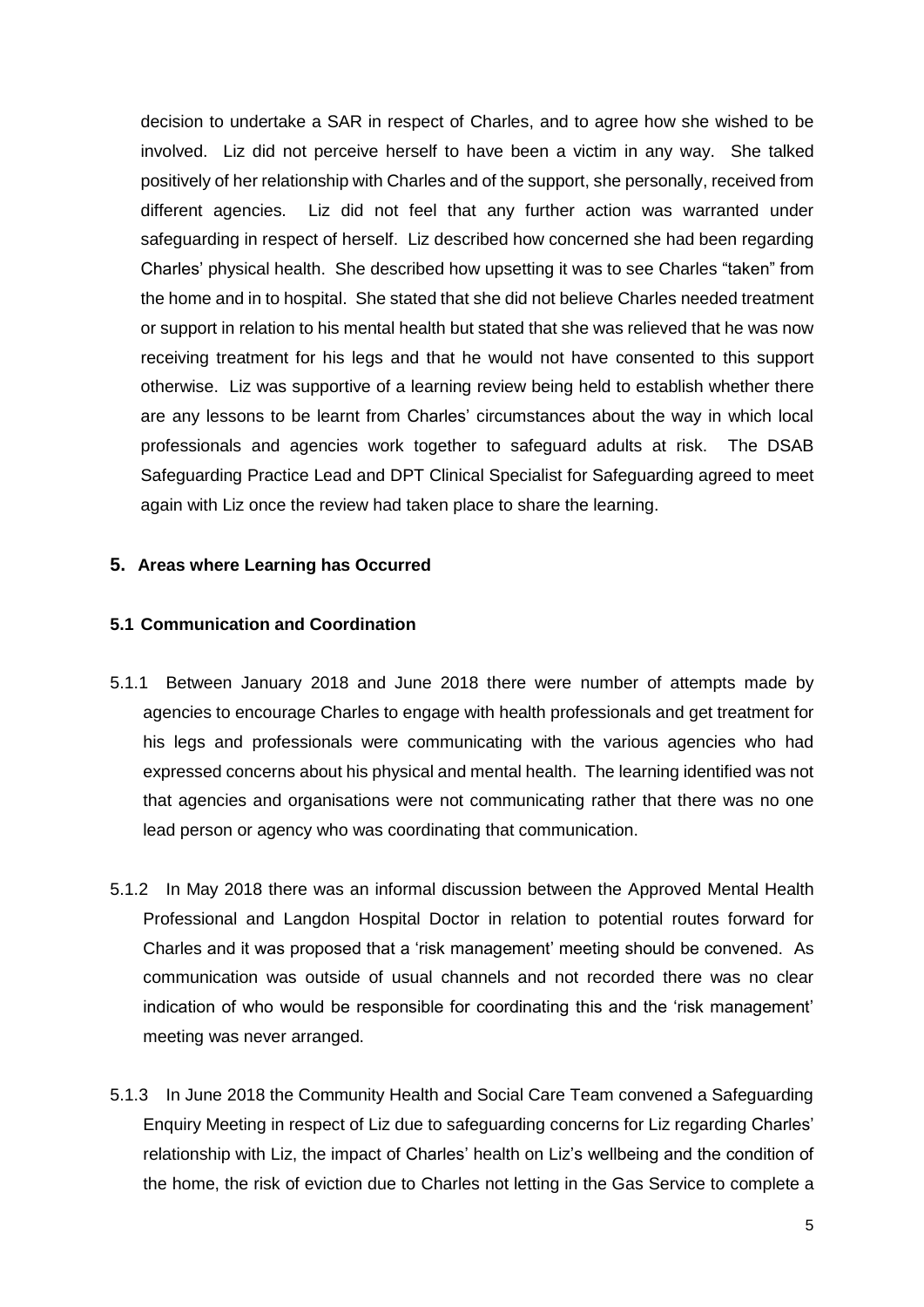gas safety assessment and concerns that Charles is not allowing Liz to take her medication as prescribed. The meeting was attended by the Community Health and Social Care Team Manager, Community Health and Social Care Team Social Worker, Liz's GP, a Mental Health Crisis Team Worker, a Forensic Social Worker from Langdon Hospital, an Occupational Therapist from Langdon Hospital, and a Support Worker from Intermediate Care. A representative from the Approved Mental Health Professional Hub was invited, but unable to attend. There was confusion as to the purpose of this meeting with other professionals believing this to be the 'risk management' meeting for Charles that had been proposed. The confusion around the purpose and focus of the meeting meant that professionals attended with different agendas. Despite the focus of the meeting being on Liz it appeared to take a 'think family'<sup>4</sup> approach considering the needs of Charles as well as Liz. What it was unable to achieve was a focus on the specific risks pertaining to Charles' physical and mental health. It was unfortunate that the AMHP service could not attend this meeting. There was no plan agreed at this meeting regarding how Charles needed support and how it would be delivered.

5.1.4 Professionals reflecting at the learning event agreed that the cumulative impact of Charles' physical health was not fully understood. Agencies had bits of information that if shared might have changed the assessment in terms of the level of risk and rationale for decision making. Many professionals felt that their voices were not being heard or listened to and reflected that in multi-agency meetings where there is challenge it can be difficult to maintain objectivity.

*Learning Point 1: Earlier multi-agency approach for both Charles and his mother would have created an opportunity to share information in order to assess risk.*

*Learning Point 2: Critical practice is important as is listening to the views and expertise of other professionals both of which provide a vehicle for professional curiosity and challenge.* 

*Learning Point 3: There needs to be a common use of language and terminology across the system i.e. Multi-Disciplinary Team meeting, Risk Management Meeting, Safeguarding Enquiry Meeting etc.*

*Learning Point 4: Communication and coordination is key to ensuring that the risk and the plans around these are understood by all.* 

l

<sup>4</sup> Think Family is supporting whole families as well as individuals through better information sharing, more collaborative interventions and the right level of priority given to the most vulnerable members of the group promoting a holistic approach to managing risk.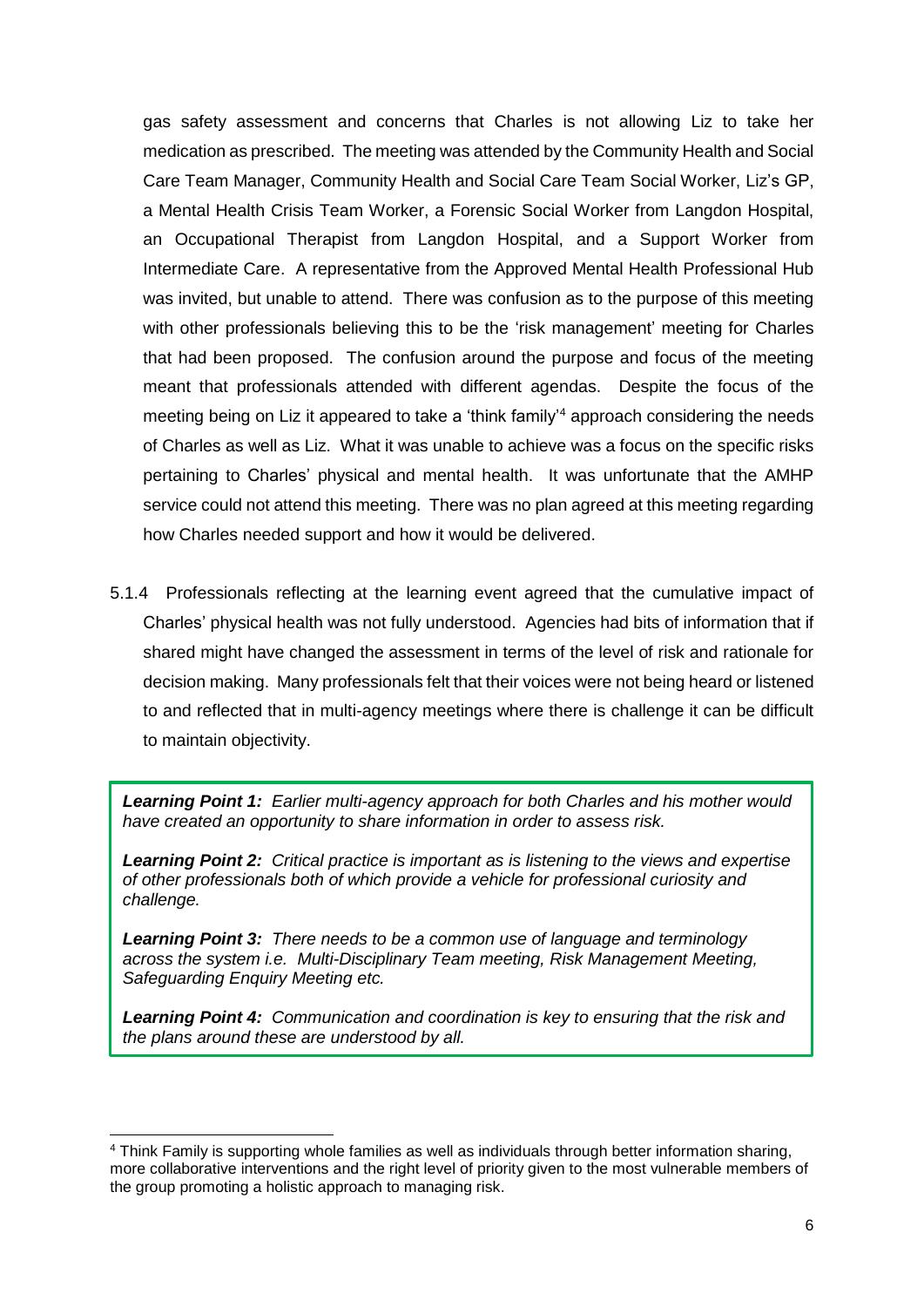#### **5.2 Safeguarding and Self-Neglect**

- 5.2.1 The Care Act 2014 brought in self-neglect as a category of abuse in April 2015. Selfneglect covers a wide range of behaviours neglecting to care for one's personal hygiene, health or surroundings. Section 14.17 of the Care Act Statutory Guidance August 2016 notes that self-neglect may not prompt a section 42 enquiry<sup>5</sup>. An assessment should be made on a case by case basis. A decision whether a response is required under safeguarding will depend on the adult's ability to protect themselves by controlling their own behaviour. There may come a point when they are no longer able to do this, without external support.
- 5.2.2 In this case there was more than one safeguarding concern. There was concerns for Liz in relation to neglect through deprivation and physical-psychological abuse from Charles who was considered as being obstructive to health and care support for Liz. There was evidence that Liz was not taking her prescribed medication for blood pressure or pain relief which would ease the arthritis and potentially allow for greater mobility. Liz had complained of chest pains and had agreed to see her GP however Charles maintained that Liz did not need a GP. There was also concerns for Charles in his own right as there was evidence of self-neglect.
- 5.2.3 Safeguarding was only considered in relation to concerns over Charles' relationship with Liz and not in relation to his self-neglect. As Charles' physical health was deteriorating his behaviours surrounding this were becoming of increasing concern to his mother and professionals. There had been a number of attempts to engage Charles by the GP, and although the GP undertook several home visits and arranged for a Doctor with Islamic faith, to visit as this had been an expressed preference by Charles, Charles did not allow the GP in the home and refused to accept any form of support in relation to the treatment of his legs. Charles' self-treatment of his legs was of great concern. He was reported to be using talcum powder to pack the fluid leaking from his legs. He was observed to pick at his legs and there was skin residue and blood in front of and on the chair where he sat. His toenails were 4 inches long.
- 5.2.4 Professionals who visited the property described its condition as extremely poor and dirty. There was no working fridge in the kitchen and few working lights. The drain in the shower was blocked and the bathroom was said to be filthy. The home had a significant

l

<sup>5</sup> https://www.gov.uk/guidance/care-and-support-statutory-guidance/safeguarding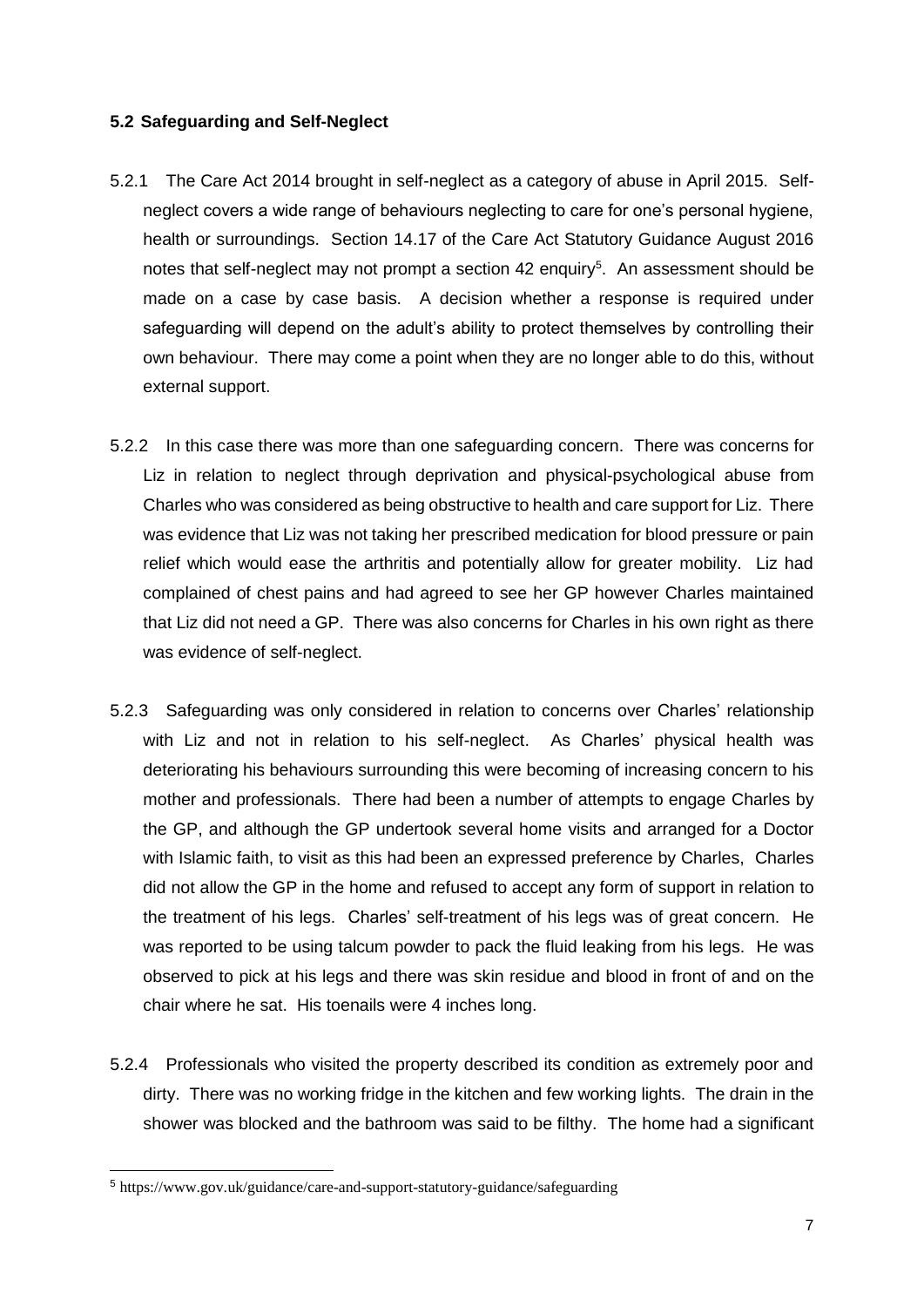odour and due to the skin and talcum powder residue the floors of the kitchen and bathroom were extremely slippery. There were additional concerns that Liz's tenancy was at risk as she had received a letter threatening court action due to Charles blocking a gas safety assessment at the flat. The Community Health and Social Care Team were working with Liz in order to find the most appropriate way to improve the home situation.

5.2.5 Professionals reflecting at the learning event agreed that a safeguarding referral should have been made for Charles in relation to self-neglect. They stated that their focus had been on building a relationship with Charles to encourage him to engage and receive treatment for his physical health. Professionals were mindful of the fear from mother that Charles might also be 'taken away' and this was a contributing factor to wanting to take a slow approach and build a relationship.

*Learning Point 5. There was a missed opportunity to work in a collaborative way in relation to Charles through using the legal framework of safeguarding.*

#### **5.3 Multi-Agency Referral Processes and Criteria**

- 5.3.1 The Approved Mental Health Professional (AMHP) Service received three referrals in relation to Charles during the timeframe specified in the scope of review: 24 January 2018, 29 June 2018 and 30 July 2018. A referral was also made to the Mental Health Assessment Team on 12 March 2018.
- 5.3.2 The decision as to the outcome of the first referral to AMHP Service on 24 January 2018 was made without a face to face assessment, relying on discussions with Liz and the GP to make the clinical decision in respect of Charles. The approach was considered on the basis of the report of risks to Liz from Charles and the uncertainty around the nature and degree of any mental disorder. Liz denied any evidence of odd/delusional beliefs in Charles and confirmed her primary concern is his legs and the condition of the property as a result. The outcome of this referral was that not enough evidence existed for statutory mental health intervention at that time. The GP agreed to continue to attempt engagement on physical health needs (along with consideration of mental health needs).
- 5.3.3 Professionals report that Liz gave a different account of her situation to different professionals. Given that the AMHP Service were aware of concerns that Liz was at potential risk from Charles, albeit these had not been clearly defined; this should have been explored more explicitly. The AMHP Service held a team reflection meeting, where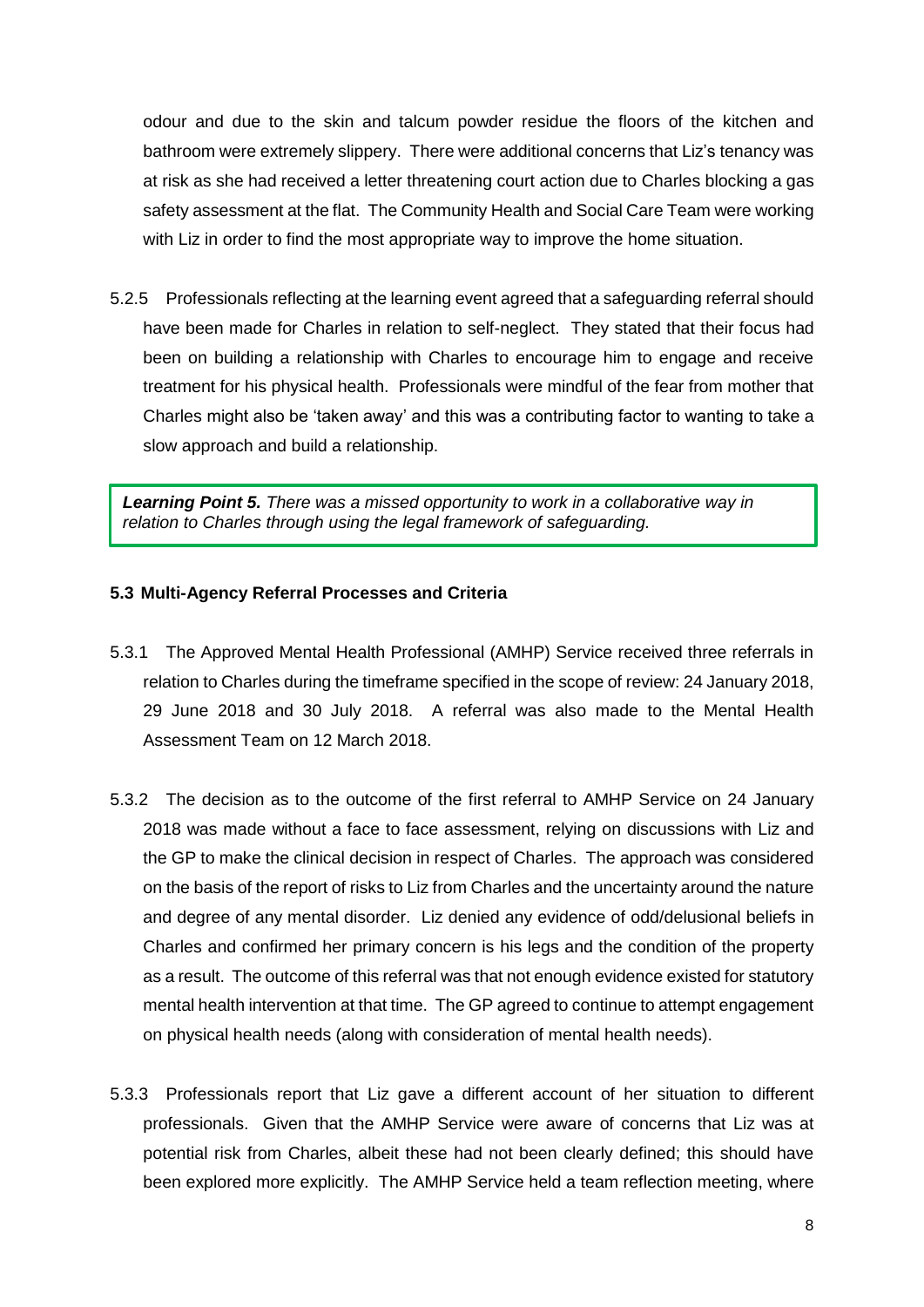it was noted that potentially too much weight had been given to the reports from family members and that application of more in-depth professional curiosity with a 'cold call' approach would have been a good step to take.

- 5.3.4 The referral made by GP to the Community Mental Health Team on  $9<sup>th</sup>$  March 2018 was not accepted as Charles was not consenting to the referral. This was a possible missed opportunity.
- 5.3.5 Referrals to agencies did not necessarily provide an accurate reflection of the situation. It is possible that assumptions were made about the level of knowledge agencies had around Charles' situation. The second referral to the AMHP service on 29 June 2018 reported a clearer picture of Charles' psychotic beliefs and ideation and arrangements to set up a Mental Health Act Assessment were made. The outcome was s.2 MHA detention.

*Learning Point 6. Consideration needs to be given in terms of follow up on agreed actions when referrals are closed.*

*Learning Point 7. Clarity of concerns and nature of risk in terms of what is being referred / nature / details.*

*Learning Point 8. Consideration needs to be given about challenging the information provided by family members, application of professional curiosity, particularly where there is a potential difference of view being expressed.*

## **5.4 Application of the Mental Capacity Act**

- 5.4.1 The Mental Capacity Act was not properly considered or applied. The GP stated in the Safeguarding Enquiry Meeting in respect of Liz that he believed Charles to lack capacity in relation to his physical health. However, professionals did not explore this further in terms of the actions that could be taken in his Best Interests if he lacked capacity in this regard.
- 5.4.2 Application of the Mental Capacity Act may have been fundamental in understanding if the issues that appear to be self-neglect are in fact due to a person lacking capacity; to understand the impact that their behaviour is likely to have on their health and wellbeing. In Charles' case there were grounds for the professionals involved to questions their presumption of Charles mental capacity in relation to managing his physical and emotional health and care needs.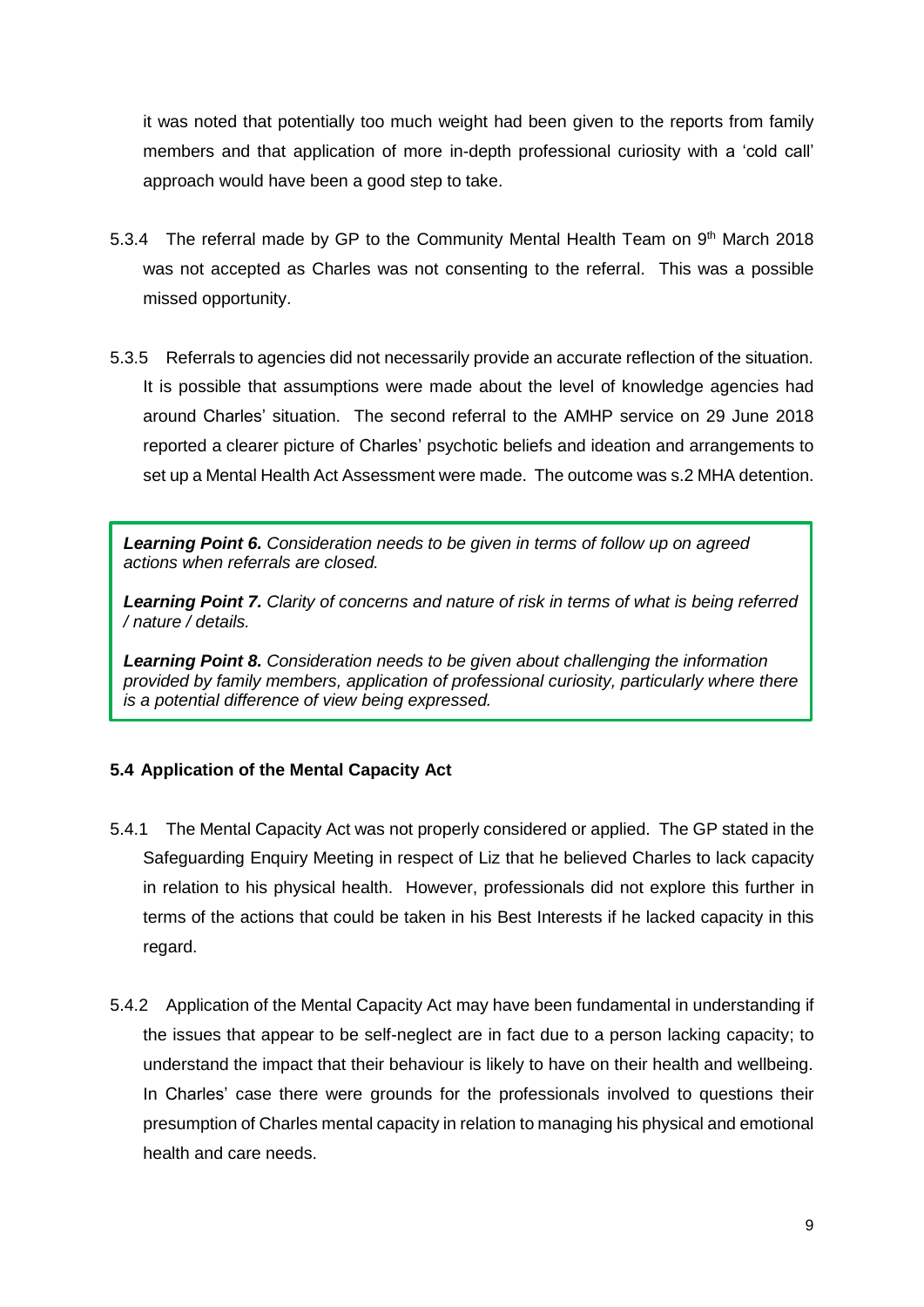5.4.3 Professionals reflecting at the learning event questioned whether Charles' age affected their response. On exploring how a similar situation would have been responded to for an older person it was acknowledged that the Mental Capacity Act would have been considered.

*Learning Point 9. Mental Capacity Act assessment should have been considered by professionals at various stages throughout involvement.*

## **6. Good Practice**

- 6.1 Professionals who attended the learning event were asked to identify areas of good practice from their own and other agencies' involvement. Evidence of notable practice included:
	- There was a focus on proportionality and relationship-based practice.
	- There was consideration of cultural influences.
	- There were proactive approaches by professionals. The GP for example, undertook several home visits in relation to Charles' legs. He also arranged for a Doctor with Islamic faith, to visit as this had been an expressed preference by Charles.
	- Adult Social Care did more than what was/is expected. in terms of arranging and funding a deep clean of the property.
	- The AMHP service kept the door open in terms of re-assessing.
	- There was evidence of Adult Social Care management oversight and support to their staff.
	- Despite the safeguarding meeting in respect of Liz being challenging, professionals felt the meeting was chaired well and there was a 'think family' approach considering the needs of Charles as well as Liz.
	- Langdon Hospital were advocates for both Charles and his mum.
	- Professionals persevered with Charles to encourage him to engage and receive treatment for his physical health albeit unsuccessfully.